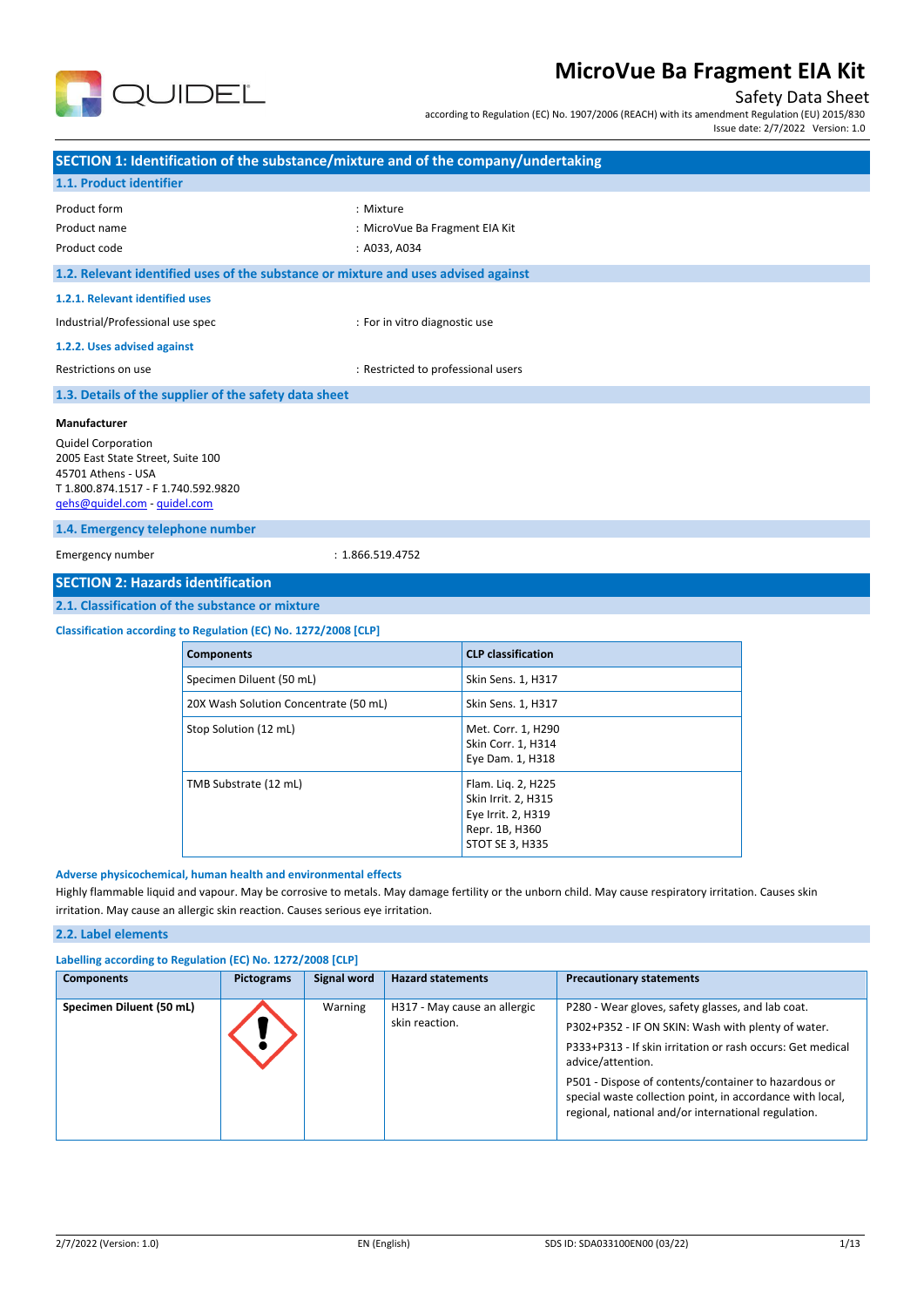

### Safety Data Sheet

according to Regulation (EC) No. 1907/2006 (REACH) with its amendment Regulation (EU) 2015/830

|                       |         |                                                     | Issue date: 2/7/2022 Version: 1.0                                                                                                                                        |
|-----------------------|---------|-----------------------------------------------------|--------------------------------------------------------------------------------------------------------------------------------------------------------------------------|
| 20X Wash Solution     | Warning | H317 - May cause an allergic                        | P280 - Wear gloves, safety glasses, and lab coat.                                                                                                                        |
| Concentrate (50 mL)   |         | skin reaction.                                      | P302+P352 - IF ON SKIN: Wash with plenty of water.                                                                                                                       |
|                       |         |                                                     | P333+P313 - If skin irritation or rash occurs: Get medical<br>advice/attention.                                                                                          |
|                       |         |                                                     | P501 - Dispose of contents/container to hazardous or<br>special waste collection point, in accordance with local,<br>regional, national and/or international regulation. |
| Stop Solution (12 mL) | Danger  | H290 - May be corrosive to                          | P261 - Avoid breathing mist, spray.                                                                                                                                      |
|                       |         | metals.                                             | P280 - Wear gloves, safety glasses, and lab coat.                                                                                                                        |
|                       |         | H314 - Causes severe skin burns<br>and eye damage.  | P304+P340 - IF INHALED: Remove person to fresh air and<br>keep comfortable for breathing.                                                                                |
|                       |         |                                                     | P305+P351+P338 - IF IN EYES: Rinse cautiously with water<br>for several minutes. Remove contact lenses, if present and<br>easy to do. Continue rinsing.                  |
|                       |         |                                                     | P321 - Specific treatment (see supplemental first aid<br>instruction on this label).                                                                                     |
|                       |         |                                                     | P501 - Dispose of contents/container to hazardous or<br>special waste collection point, in accordance with local,<br>regional, national and/or international regulation. |
| TMB Substrate (12 mL) | Danger  | H225 - Highly flammable liquid                      | P264 - Wash hands thoroughly after handling.                                                                                                                             |
|                       |         | and vapour.                                         | P280 - Wear gloves, safety glasses, and lab coat.                                                                                                                        |
|                       |         | H315 - Causes skin irritation.                      | P302+P352 - IF ON SKIN: Wash with plenty of water.                                                                                                                       |
|                       |         | H319 - Causes serious eye<br>irritation.            | P304+P340 - IF INHALED: Remove person to fresh air and<br>keep comfortable for breathing.                                                                                |
|                       |         | H335 - May cause respiratory<br>irritation.         | P305+P351+P338 - IF IN EYES: Rinse cautiously with water<br>for several minutes. Remove contact lenses, if present and                                                   |
|                       |         | H360 - May damage fertility or<br>the unborn child. | easy to do. Continue rinsing.                                                                                                                                            |
|                       |         |                                                     | P332+P313 - If skin irritation occurs: Get medical<br>advice/attention.                                                                                                  |
|                       |         |                                                     | P337+P313 - If eye irritation persists: Get medical<br>advice/attention.                                                                                                 |
|                       |         |                                                     | P501 - Dispose of contents/container to hazardous or<br>special waste collection point, in accordance with local,<br>regional, national and/or international regulation. |

#### **2.3. Other hazards**

Contains no PBT/vPvB substances ≥ 0.1% assessed in accordance with REACH Annex XIII

### **SECTION 3: Composition/information on ingredients**

## **3.1. Substances**

#### Not applicable

#### **3.2. Mixtures**

| <b>Name</b>                                                             | <b>Chemical name</b>                                                                                                                                  | <b>CAS No</b><br>EC-No. | $\frac{9}{6}$ | <b>CLP classification</b>                                                                                                                                                                    |
|-------------------------------------------------------------------------|-------------------------------------------------------------------------------------------------------------------------------------------------------|-------------------------|---------------|----------------------------------------------------------------------------------------------------------------------------------------------------------------------------------------------|
| 1. Specimen Diluent (50 mL)<br>2. 20X Wash Solution Concentrate (50 mL) | Mixture for ProClin 300:<br>5-chloro-2-methyl-2H-isothiazol-3-one [EC no.<br>247-500-7] and 2-methyl-2H -isothiazol-3-one<br>[EC no. 220-239-6] (3:1) | 55965-84-9              | 0.035         | Acute Tox. 3 (Oral), H301<br>Acute Tox. 3 (Dermal), H311<br>Acute Tox. 3 (Inhalation), H331<br>Skin Corr. 1B, H314<br>Skin Sens. 1, H317<br>Aquatic Acute 1, H400<br>Aquatic Chronic 1, H410 |
| Stop Solution (12 mL)                                                   | hydrochloric acid  %                                                                                                                                  | 7647-01-0               | $1 - 5$       | Met. Corr. 1, H290<br>Skin Corr. 1A, H314<br>Eye Dam. 1, H318<br>STOT SE 3, H335                                                                                                             |
| TMB Substrate (12 mL)                                                   | acetone                                                                                                                                               | $67 - 64 - 1$           | $1 - 10$      | Flam. Lig. 2, H225<br>Eye Irrit. 2, H319<br>STOT SE 3, H336                                                                                                                                  |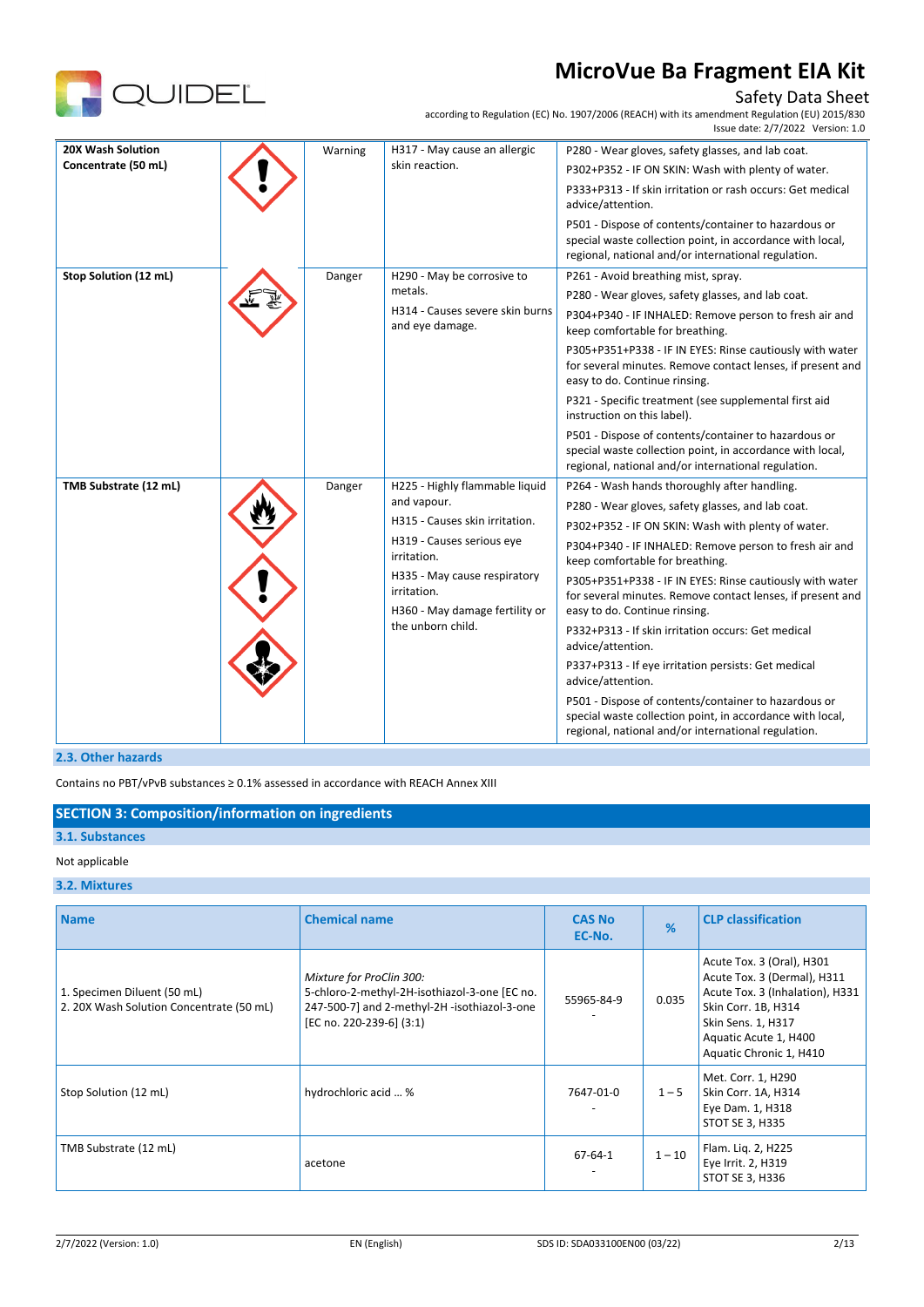

## Safety Data Sheet

according to Regulation (EC) No. 1907/2006 (REACH) with its amendment Regulation (EU) 2015/830

|                         |                                       |         | Issue date: 2/7/2022 Version: 1.0                                                 |
|-------------------------|---------------------------------------|---------|-----------------------------------------------------------------------------------|
| 1-methyl-2-pyrrolidone  | 872-50-4<br>$\overline{\phantom{a}}$  | $1-10$  | Repr. 1B, H360D<br>Eye Irrit. $2, H319$<br>STOT SE 3, H335<br>Skin Irrit. 2, H315 |
| 1-ethylpyrrolidin-2-one | 2687-91-4<br>$\overline{\phantom{a}}$ | $1 - 5$ | Repr. 1B, H360D                                                                   |

| <b>Specific concentration limits:</b>                                                                                                       |                                                                         |                                                                                                                                                         |
|---------------------------------------------------------------------------------------------------------------------------------------------|-------------------------------------------------------------------------|---------------------------------------------------------------------------------------------------------------------------------------------------------|
| <b>Name</b>                                                                                                                                 | <b>Product identifier</b>                                               | <b>Specific concentration limits</b>                                                                                                                    |
| 1-methyl-2-pyrrolidone                                                                                                                      | (CAS No) 872-50-4<br>(EC-No.) 212-828-1<br>(EC Index-No.) 606-021-00-7  | (5 ≤C < 100) Repr. 1B, H360D<br>(10 ≤C < 100) STOT SE 3, H335                                                                                           |
| hydrochloric acid  %                                                                                                                        | (CAS No) 7647-01-0<br>(EC-No.) 231-595-7<br>(EC Index-No.) 017-002-01-X | (10 ≤C < 25) Skin Irrit. 2, H315<br>(10 ≤C < 25) Eye Irrit. 2, H319<br>(10 ≤C < 100) STOT SE 3, H335<br>(25 ≤C < 100) Skin Corr. 1B, H314               |
| mixture of: 5-chloro-2-methyl-2H-isothiazol-3-one [EC no.<br>247-500-7] and 2-methyl-2H -isothiazol-3-one [EC no. 220-<br>$239-6$ ] $(3:1)$ | (CAS No) 55965-84-9<br>(EC Index-No.) 613-167-00-5                      | (0.0015 ≤C < 100) Skin Sens. 1, H317<br>(0.06 ≤C < 0.6) Eye Irrit. 2, H319<br>(0.06 ≤C < 0.6) Skin Irrit. 2, H315<br>(0.6 ≤C < 100) Skin Corr. 1B, H314 |

Full text of H- and EUH-statements: see section 16

| <b>SECTION 4: First aid measures</b>                                            |                                                                                                                                                                                     |
|---------------------------------------------------------------------------------|-------------------------------------------------------------------------------------------------------------------------------------------------------------------------------------|
| 4.1. Description of first aid measures                                          |                                                                                                                                                                                     |
| First-aid measures general                                                      | : IF exposed or concerned: Get medical advice/attention.                                                                                                                            |
| First-aid measures after inhalation                                             | : Remove person to fresh air and keep comfortable for breathing. Call a poison center or a doctor if<br>vou feel unwell.                                                            |
| First-aid measures after skin contact                                           | : Rinse skin with water/shower. If skin irritation or rash occurs: Get medical advice/attention.                                                                                    |
| First-aid measures after eye contact                                            | : Rinse cautiously with water for several minutes. Remove contact lenses, if present and easy to do.<br>Continue rinsing. If eye irritation persists: Get medical advice/attention. |
| First-aid measures after ingestion                                              | : Call a poison center or a doctor if you feel unwell.                                                                                                                              |
| 4.2. Most important symptoms and effects, both acute and delayed                |                                                                                                                                                                                     |
| Symptoms/effects after inhalation                                               | : May cause respiratory irritation.                                                                                                                                                 |
| Symptoms/effects after skin contact                                             | : Irritation. May cause an allergic skin reaction.                                                                                                                                  |
| Symptoms/effects after eye contact                                              | : Eye irritation.                                                                                                                                                                   |
| 4.3. Indication of any immediate medical attention and special treatment needed |                                                                                                                                                                                     |
| Treat symptomatically.                                                          |                                                                                                                                                                                     |
| <b>SECTION 5: Firefighting measures</b>                                         |                                                                                                                                                                                     |
| 5.1. Extinguishing media                                                        |                                                                                                                                                                                     |
| Suitable extinguishing media                                                    | : Water spray. Dry powder. Foam. Carbon dioxide.                                                                                                                                    |
| 5.2. Special hazards arising from the substance or mixture                      |                                                                                                                                                                                     |
| Fire hazard                                                                     | : Highly flammable liquid and vapour.                                                                                                                                               |
| Hazardous decomposition products in case of fire                                | : Toxic fumes may be released.                                                                                                                                                      |
| 5.3. Advice for firefighters                                                    |                                                                                                                                                                                     |
| Protection during firefighting                                                  | : Do not attempt to take action without suitable protective equipment. Self-contained breathing<br>apparatus. Complete protective clothing.                                         |
| <b>SECTION 6: Accidental release measures</b>                                   |                                                                                                                                                                                     |
| 6.1. Personal precautions, protective equipment and emergency procedures        |                                                                                                                                                                                     |

### **6.1.1. For non-emergency personnel**

Emergency procedures : No open flames, no sparks, and no smoking. Only qualified personnel equipped with suitable protective equipment may intervene. Avoid breathing mist, spray.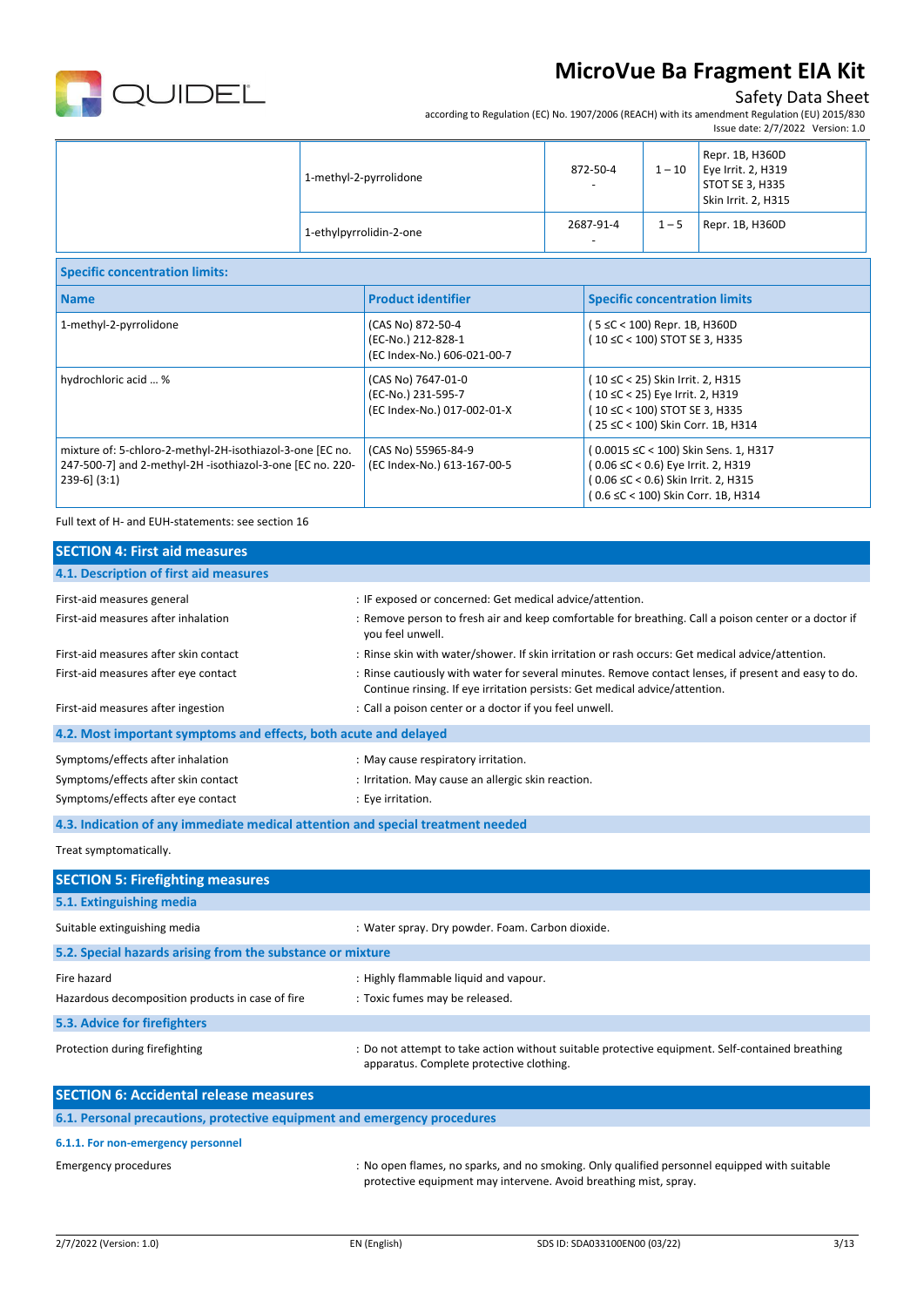

**6.1.2. For emergency responders**

## **MicroVue Ba Fragment EIA Kit**

#### Safety Data Sheet

according to Regulation (EC) No. 1907/2006 (REACH) with its amendment Regulation (EU) 2015/830 Issue date: 2/7/2022 Version: 1.0

## Protective equipment **interprotective equipment** information refer<br>
: Do not attempt to take action without suitable protective equipment. For further information refer to section 8: "Exposure controls/personal protection". **6.2. Environmental precautions** Avoid release to the environment. Notify authorities if product enters sewers or public waters. **6.3. Methods and material for containment and cleaning up** Methods for cleaning up example and the state up liquid spill into absorbent material. Notify authorities if product enters sewers or public waters. Other information extends the state of materials or solid residues at an authorized site.

**6.4. Reference to other sections** For further information refer to section 13.

**SECTION 7: Handling and storage 7.1. Precautions for safe handling** Precautions for safe handling state in the state of the work station. Wear personal protective equipment. Do not handle until all safety precautions have been read and understood. Avoid breathing mist, spray. Avoid contact with skin and eyes. Hygiene measures : Do not eat, drink or smoke when using this product. Always wash hands after handling the product. **7.2. Conditions for safe storage, including any incompatibilities** Technical measures **in the container and receiving equipment.** Suppose that the container and receiving equipment. Storage conditions store in a well-ventilated place. Keep cool. Keep container tightly closed. Store in corrosive resistant container with a resistant inner liner. Keep only in original container. Store locked up. Incompatible materials in the state of the state of the state of the state of the state of the state of the state of the state of the state of the state of the state of the state of the state of the state of the state of t

#### **7.3. Specific end use(s)**

No additional information available

### **SECTION 8: Exposure controls/personal protection**

**8.1. Control parameters**

| hydrochloric acid  % (7647-01-0) |                  |                     |  |
|----------------------------------|------------------|---------------------|--|
| USA - OSHA                       | Local name       | Hydrogen chloride   |  |
| USA - OSHA                       | OSHA PEL C       | 7 mg/m <sup>3</sup> |  |
| USA - OSHA                       | OSHA PEL C [ppm] | 5 ppm               |  |

| acetone (67-64-1) |                            |                        |
|-------------------|----------------------------|------------------------|
| <b>EU</b>         | <b>IOEL TWA</b>            | 1210 mg/m <sup>3</sup> |
| EU                | <b>IOEL TWA [ppm]</b>      | 500 ppm                |
| Belgium           | <b>OEL TWA</b>             | 1210 mg/m <sup>3</sup> |
| Belgium           | OEL TWA [ppm]              | 500 ppm                |
| Belgium           | <b>OEL STEL</b>            | 2420 mg/m <sup>3</sup> |
| Belgium           | OEL STEL [ppm]             | 1000 ppm               |
| France            | VME (OEL TWA)              | 1210 mg/m <sup>3</sup> |
| France            | VME (OEL TWA) [ppm]        | 500 ppm                |
| France            | VLE (OEL C/STEL)           | 2420 mg/m <sup>3</sup> |
| France            | VLE (OEL C/STEL) [ppm]     | 1000 ppm               |
| Netherlands       | TGG-8u (OEL TWA)           | 1210 mg/m <sup>3</sup> |
| Netherlands       | TGG-8u (OEL TWA) [ppm]     | 501 ppm                |
| Netherlands       | TGG-15min (OEL STEL)       | 2420 mg/m <sup>3</sup> |
| Netherlands       | TGG-15min (OEL STEL) [ppm] | 1002 ppm               |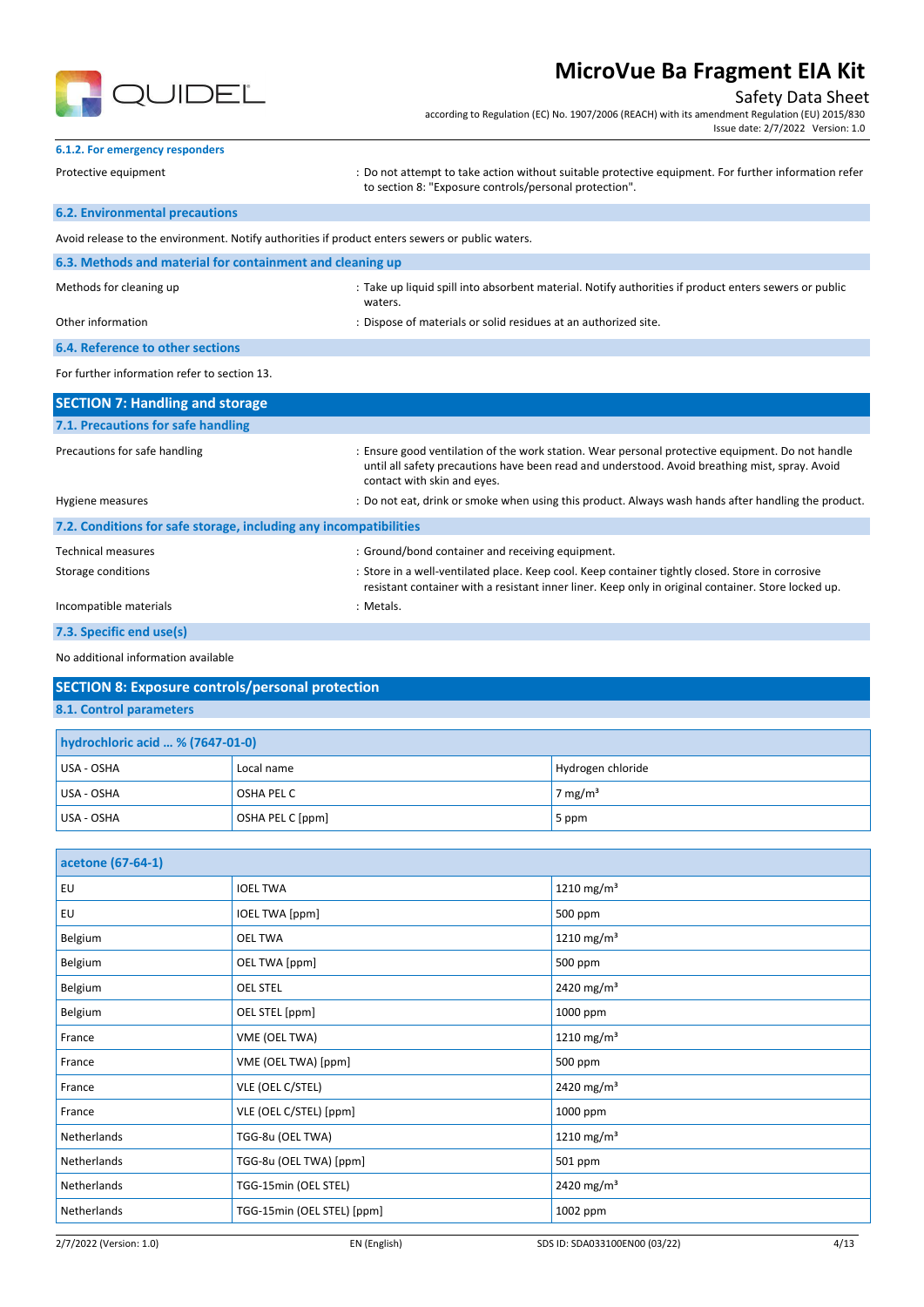

## Safety Data Sheet

according to Regulation (EC) No. 1907/2006 (REACH) with its amendment Regulation (EU) 2015/830 Issue date: 2/7/2022 Version: 1.0

| acetone (67-64-1) |                           |                        |
|-------------------|---------------------------|------------------------|
| United Kingdom    | WEL TWA (OEL TWA) [1]     | 1210 mg/m <sup>3</sup> |
| United Kingdom    | WEL TWA (OEL TWA) [2]     | 500 ppm                |
| United Kingdom    | WEL STEL (OEL STEL)       | 3620 mg/m <sup>3</sup> |
| United Kingdom    | WEL STEL (OEL STEL) [ppm] | 1500 ppm               |
| USA - ACGIH       | ACGIH OEL TWA [ppm]       | $250$ ppm              |
| USA - ACGIH       | ACGIH OEL STEL [ppm]      | 500 ppm                |

| 1-methyl-2-pyrrolidone (872-50-4) |                            |                                                                                                       |
|-----------------------------------|----------------------------|-------------------------------------------------------------------------------------------------------|
| EU                                | <b>IOEL TWA</b>            | 40 mg/m <sup>3</sup>                                                                                  |
| EU                                | <b>IOEL TWA [ppm]</b>      | 10 ppm                                                                                                |
| EU                                | <b>IOEL STEL</b>           | $80 \text{ mg/m}^3$                                                                                   |
| EU                                | IOEL STEL [ppm]            | 20 ppm                                                                                                |
| Belgium                           | <b>OEL TWA</b>             | 40 mg/m <sup>3</sup>                                                                                  |
| Belgium                           | OEL TWA [ppm]              | 10 ppm                                                                                                |
| Belgium                           | <b>OEL STEL</b>            | $80 \text{ mg/m}^3$                                                                                   |
| Belgium                           | OEL STEL [ppm]             | 20 ppm                                                                                                |
| France                            | VME (OEL TWA)              | 40 mg/m <sup>3</sup>                                                                                  |
| France                            | VME (OEL TWA) [ppm]        | 10 ppm                                                                                                |
| France                            | VLE (OEL C/STEL)           | $80 \text{ mg/m}^3$                                                                                   |
| France                            | VLE (OEL C/STEL) [ppm]     | 20 ppm                                                                                                |
| Netherlands                       | TGG-8u (OEL TWA)           | 40 mg/ $m3$                                                                                           |
| Netherlands                       | TGG-8u (OEL TWA) [ppm]     | 9.72 ppm                                                                                              |
| Netherlands                       | TGG-15min (OEL STEL)       | $80 \text{ mg/m}^3$                                                                                   |
| Netherlands                       | TGG-15min (OEL STEL) [ppm] | 19.44 ppm                                                                                             |
| United Kingdom                    | WEL TWA (OEL TWA) [1]      | 40 mg/m <sup>3</sup>                                                                                  |
| United Kingdom                    | WEL TWA (OEL TWA) [2]      | 10 ppm                                                                                                |
| United Kingdom                    | WEL STEL (OEL STEL)        | $80 \text{ mg/m}^3$                                                                                   |
| United Kingdom                    | WEL STEL (OEL STEL) [ppm]  | 20 ppm                                                                                                |
| USA - ACGIH                       | BEI                        | 100 mg/l Parameter: 5-Hydroxy-N-methyl-2-pyrrolidone -<br>Medium: urine - Sampling time: End of shift |

### **8.2. Exposure controls**

#### **Appropriate engineering controls:**

Ensure good ventilation of the work station.

**Materials for protective clothing:**

Lab coat

**Hand protection:** 

Protective gloves

**Eye protection:**

Safety glasses

**Skin and body protection:**

Wear suitable protective clothing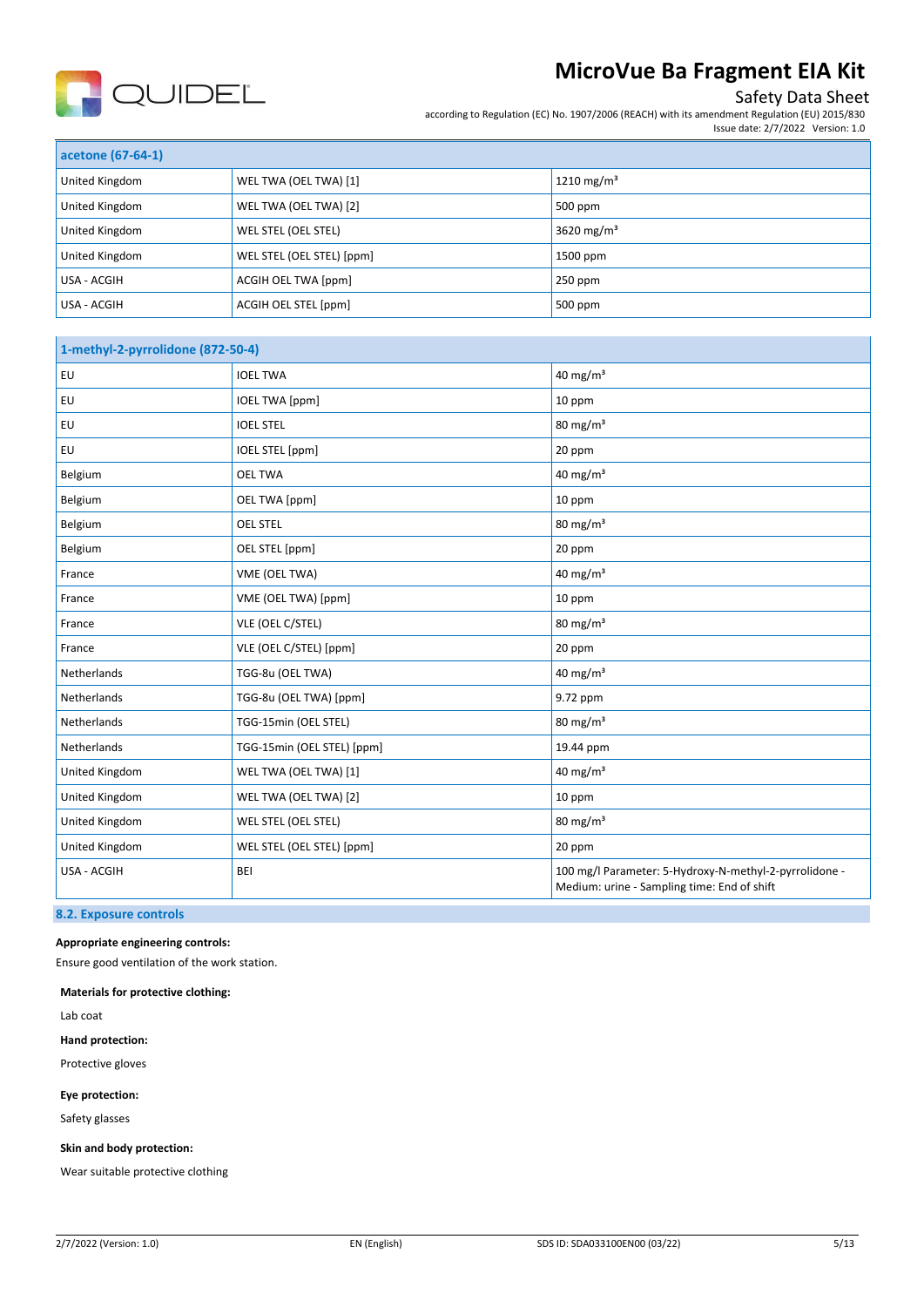

Safety Data Sheet

according to Regulation (EC) No. 1907/2006 (REACH) with its amendment Regulation (EU) 2015/830 Issue date: 2/7/2022 Version: 1.0

#### **Respiratory protection:**

[In case of inadequate ventilation] wear respiratory protection.

### **Personal protective equipment symbol(s):**



#### **Environmental exposure controls:**

Avoid release to the environment.

**Other information:**

Do not eat, drink or smoke when using this product.

### **SECTION 9: Physical and chemical properties**

| 9.1. Information on basic physical and chemical properties |                        |
|------------------------------------------------------------|------------------------|
| Physical state                                             | : Liquid               |
| Colour                                                     | : No data available    |
| Odour                                                      | : No data available    |
| Odour threshold                                            | : No data available    |
| рH                                                         | : Stop Solution, pH <1 |
| Relative evaporation rate (butylacetate=1)                 | : No data available    |
| Melting point                                              | : Not applicable       |
| Freezing point                                             | : No data available    |
| <b>Boiling point</b>                                       | : No data available    |
| Flash point                                                | : No data available    |
| Auto-ignition temperature                                  | : No data available    |
| Decomposition temperature                                  | : No data available    |
| Flammability (solid, gas)                                  | : Not applicable       |
| Vapour pressure                                            | : No data available    |
| Relative vapour density at 20 °C                           | : No data available    |
| Relative density                                           | : No data available    |
| Solubility                                                 | : No data available    |
| Partition coefficient n-octanol/water (Log Pow)            | : No data available    |
| Viscosity, kinematic                                       | : No data available    |
| Viscosity, dynamic                                         | : No data available    |
| <b>Explosive properties</b>                                | : No data available    |
| Oxidising properties                                       | : No data available    |
| <b>Explosive limits</b>                                    | : No data available    |
| 9.2. Other information                                     |                        |

No additional information available

| <b>SECTION 10: Stability and reactivity</b>                                                     |  |
|-------------------------------------------------------------------------------------------------|--|
| 10.1. Reactivity                                                                                |  |
| Highly flammable liquid and vapour.                                                             |  |
| 10.2. Chemical stability                                                                        |  |
| Stable under normal conditions.                                                                 |  |
| 10.3. Possibility of hazardous reactions                                                        |  |
| No dangerous reactions known under normal conditions of use.                                    |  |
| 10.4. Conditions to avoid                                                                       |  |
| Avoid contact with hot surfaces. Heat. No flames, no sparks. Eliminate all sources of ignition. |  |
| 10.5. Incompatible materials                                                                    |  |
| metals.                                                                                         |  |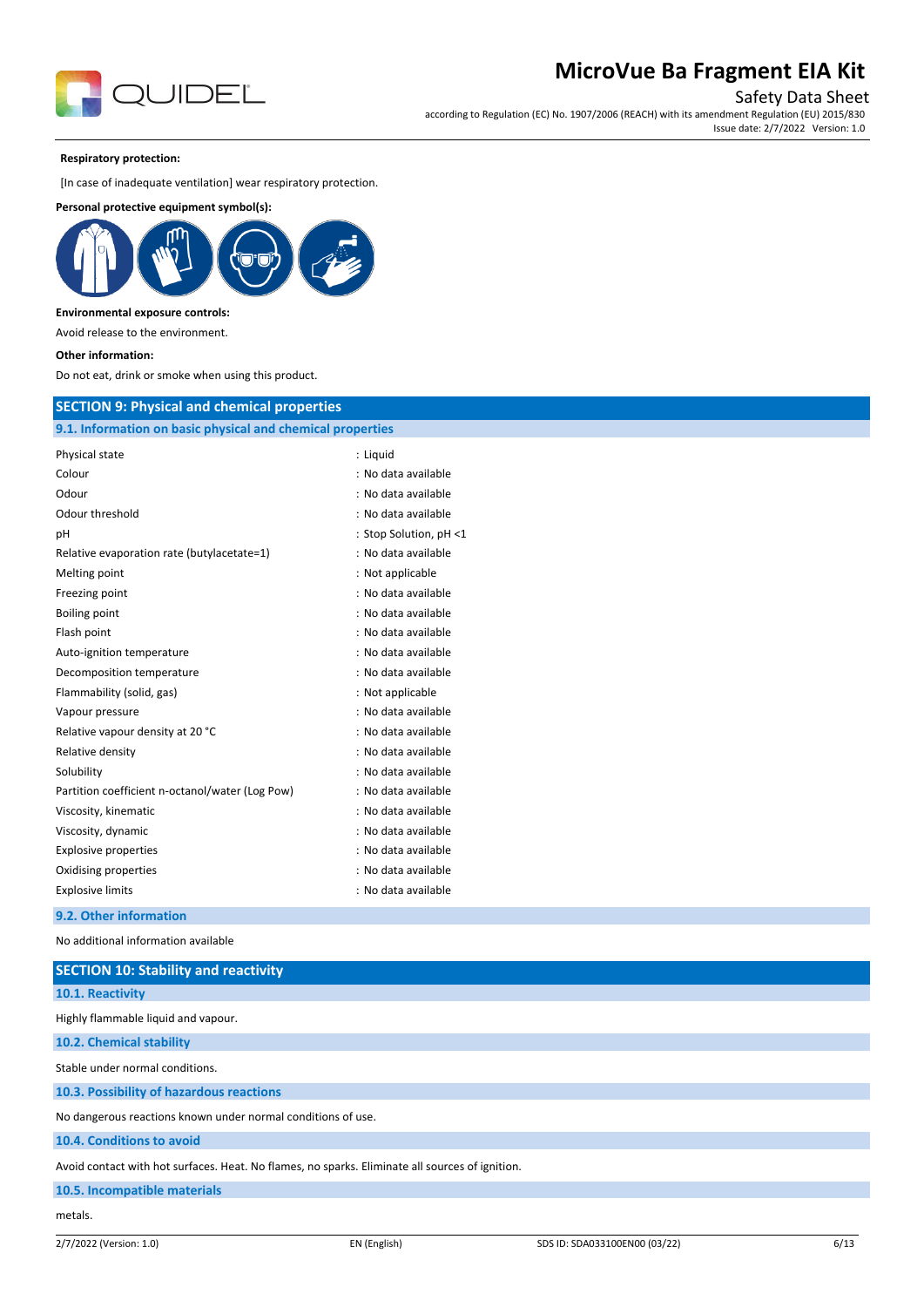

## Safety Data Sheet

according to Regulation (EC) No. 1907/2006 (REACH) with its amendment Regulation (EU) 2015/830 Issue date: 2/7/2022 Version: 1.0

### **10.6. Hazardous decomposition products**

Under normal conditions of storage and use, hazardous decomposition products should not be produced.

| <b>SECTION 11: Toxicological information</b>                                                                                                     |                                            |  |
|--------------------------------------------------------------------------------------------------------------------------------------------------|--------------------------------------------|--|
|                                                                                                                                                  |                                            |  |
| : Not classified                                                                                                                                 |                                            |  |
| : Not classified                                                                                                                                 |                                            |  |
| : Not classified                                                                                                                                 |                                            |  |
| mixture of: 5-chloro-2-methyl-2H-isothiazol-3-one [EC no. 247-500-7] and 2-methyl-2H-isothiazol-3-one [EC no. 220-239-6] (3:1) (55965-<br>$84-9$ |                                            |  |
|                                                                                                                                                  | 11.1. Information on toxicological effects |  |

| LD50 oral rat | 53 mg/kg (Rat, Literature study)               |
|---------------|------------------------------------------------|
| LD50 dermal   | 200 – 1000 mg/kg bodyweight (Literature study) |

| 1-ethylpyrrolidin-2-one (2687-91-4) |                                                                                                                        |
|-------------------------------------|------------------------------------------------------------------------------------------------------------------------|
| LD50 oral rat                       | 3200 mg/kg bodyweight (Equivalent or similar to OECD 401, Rat, Male / female, Experimental<br>value. Oral)             |
| LD50 dermal rat                     | > 2000 mg/kg bodyweight (OECD 402: Acute Dermal Toxicity, 24 h, Rat, Male / female,<br>Experimental value, Dermal)     |
| LC50 Inhalation - Rat               | > 5.1 mg/l (OECD 403: Acute Inhalation Toxicity, 4 h, Rat, Male / female, Experimental value,<br>Inhalation (aerosol)) |

| acetone (67-64-1)     |                                                                                   |
|-----------------------|-----------------------------------------------------------------------------------|
| LD50 oral rat         | 5800 mg/kg (Equivalent or similar to OECD 401, Rat, Female, Experimental value)   |
| LD50 dermal rabbit    | 20000 mg/kg (Equivalent or similar to OECD 402, Rabbit, Male, Experimental value) |
| LC50 Inhalation - Rat | 76 mg/l (Other, 4 h, Rat, Female, Experimental value)                             |

| 1-methyl-2-pyrrolidone (872-50-4) |                                                                                                                                                  |
|-----------------------------------|--------------------------------------------------------------------------------------------------------------------------------------------------|
| LD50 oral rat                     | 4150 mg/kg bodyweight (Equivalent or similar to OECD 401, Rat, Male / female, Experimental<br>value, Oral, 14 day(s))                            |
| LD50 dermal rat                   | >5000 mg/kg bodyweight (Equivalent or similar to OECD 402, 24 h, Rat, Male / female,<br>Experimental value, Dermal, 14 day(s))                   |
| LC50 Inhalation - Rat             | > 5.1 mg/l air (OECD 403: Acute Inhalation Toxicity, 4 h, Rat, Male / female, Experimental value,<br>Inhalation (aerosol), $14 \text{ day(s)}$ ) |
| Skin corrosion/irritation         | : Causes skin irritation.                                                                                                                        |
| Serious eye damage/irritation     | : Causes serious eye irritation.                                                                                                                 |
| Respiratory or skin sensitisation | : May cause an allergic skin reaction.                                                                                                           |
| Germ cell mutagenicity            | : Not classified                                                                                                                                 |
| Carcinogenicity                   | : Not classified                                                                                                                                 |

| hydrochloric acid  % (7647-01-0) |                                             |
|----------------------------------|---------------------------------------------|
| <b>IARC</b> group                | 3 - Not classifiable                        |
|                                  |                                             |
| Reproductive toxicity            | : May damage fertility or the unborn child. |
| STOT-single exposure             | : May cause respiratory irritation.         |
| STOT-repeated exposure           | : Not classified                            |
| Aspiration hazard                | : Not classified                            |

| <b>SECTION 12: Ecological information</b> |                                                                                                                            |
|-------------------------------------------|----------------------------------------------------------------------------------------------------------------------------|
| 12.1. Toxicity                            |                                                                                                                            |
| Ecology - general                         | : The product is not considered harmful to aquatic organisms nor to cause long-term adverse effects<br>in the environment. |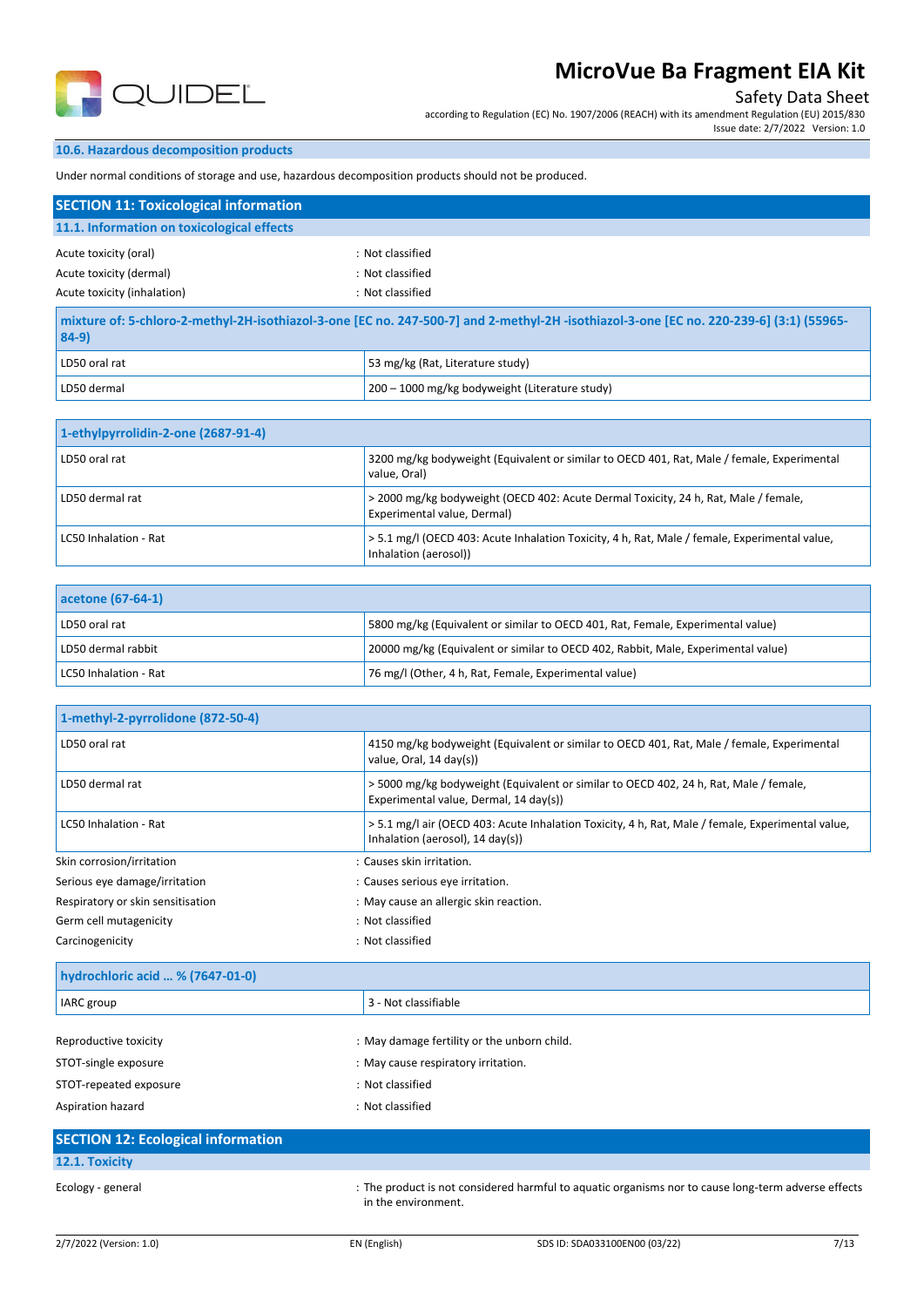

### Safety Data Sheet

according to Regulation (EC) No. 1907/2006 (REACH) with its amendment Regulation (EU) 2015/830

Issue date: 2/7/2022 Version: 1.0

Hazardous to the aquatic environment, short-term (acute)

Hazardous to the aquatic environment, long-term (chronic)

: Not classified

: Not classified

| mixture of: 5-chloro-2-methyl-2H-isothiazol-3-one [EC no. 247-500-7] and 2-methyl-2H -isothiazol-3-one [EC no. 220-239-6] (3:1) (55965-<br>$84-9$ |                                                          |  |
|---------------------------------------------------------------------------------------------------------------------------------------------------|----------------------------------------------------------|--|
| $IC50 - Fish [1]$                                                                                                                                 | 0.28 mg/l (96 h, Lepomis macrochirus, Literature)        |  |
| EC50 - Crustacea [1]                                                                                                                              | 0.16 mg/l (48 h, Daphnia magna, Literature)              |  |
| EC50 72h - Algae [1]                                                                                                                              | 0.018 mg/l (Pseudokirchneriella subcapitata, Literature) |  |

| 1-ethylpyrrolidin-2-one (2687-91-4) |                                                                                                                                                        |
|-------------------------------------|--------------------------------------------------------------------------------------------------------------------------------------------------------|
| LC50 - Fish [1]                     | > 465 mg/l (OECD 203: Fish, Acute Toxicity Test, 96 h, Brachydanio rerio, Static system, Fresh<br>water, Experimental value, Nominal concentration)    |
| EC50 - Crustacea [1]                | > 104 mg/l (OECD 202: Daphnia sp. Acute Immobilisation Test, 48 h, Daphnia magna, Static<br>system, Fresh water, Experimental value, Locomotor effect) |
| EC50 72h - Algae [1]                | > 101 mg/l (OECD 201: Alga, Growth Inhibition Test, Desmodesmus subspicatus, Static system,<br>Fresh water, Experimental value, Growth rate)           |

| acetone (67-64-1)     |                                                                                                  |
|-----------------------|--------------------------------------------------------------------------------------------------|
| $ $ LC50 - Fish $[1]$ | 5540 mg/l (EU Method C.1, 96 h, Salmo gairdneri, Static system, Fresh water, Experimental value) |
| EC50 96h - Algae [1]  | >7000 mg/l (Selenastrum capricornutum, Static system, Fresh water, Experimental value)           |

| 1-methyl-2-pyrrolidone (872-50-4) |                                                                                                                   |
|-----------------------------------|-------------------------------------------------------------------------------------------------------------------|
| LC50 - Fish [1]                   | > 500 mg/l (96 h, Oncorhynchus mykiss, Static system, Fresh water, Experimental value)                            |
| EC50 - Crustacea [1]              | 1107 mg/l (EPA 660/3 - 75/009, 96 h, Palaemonetes vulgaris, Static system, Salt water,<br>Experimental value)     |
| EC50 - Crustacea [2]              | > 1000 mg/l (DIN 38412-11, 24 h, Daphnia magna, Static system, Fresh water, Experimental value)                   |
| EC50 72h - Algae [1]              | 600.5 mg/l (DIN 38412-9, Desmodesmus subspicatus, Static system, Fresh water, Experimental<br>value, Growth rate) |

### **12.2. Persistence and degradability**

| mixture of: 5-chloro-2-methyl-2H-isothiazol-3-one [EC no. 247-500-7] and 2-methyl-2H-isothiazol-3-one [EC no. 220-239-6] (3:1) (55965-<br>$84-9)$ |                 |
|---------------------------------------------------------------------------------------------------------------------------------------------------|-----------------|
| Biochemical oxygen demand (BOD)                                                                                                                   | Not applicable. |
| Chemical oxygen demand (COD)                                                                                                                      | Not applicable. |
| ThOD                                                                                                                                              | Not applicable. |
| BOD (% of ThOD)                                                                                                                                   | Not applicable. |

| hydrochloric acid  % (7647-01-0) |                                   |
|----------------------------------|-----------------------------------|
| Persistence and degradability    | Biodegradability: not applicable. |

| 1-ethylpyrrolidin-2-one (2687-91-4) |                                 |
|-------------------------------------|---------------------------------|
| Persistence and degradability       | Readily biodegradable in water. |

| acetone (67-64-1)               |                                                                                                                     |
|---------------------------------|---------------------------------------------------------------------------------------------------------------------|
| Persistence and degradability   | Biodegradable in the soil. Biodegradable in the soil under anaerobic conditions. Readily<br>biodegradable in water. |
| Biochemical oxygen demand (BOD) | 1.43 g $O_2/g$ substance                                                                                            |
| Chemical oxygen demand (COD)    | 1.92 g $O_2/g$ substance                                                                                            |
|                                 |                                                                                                                     |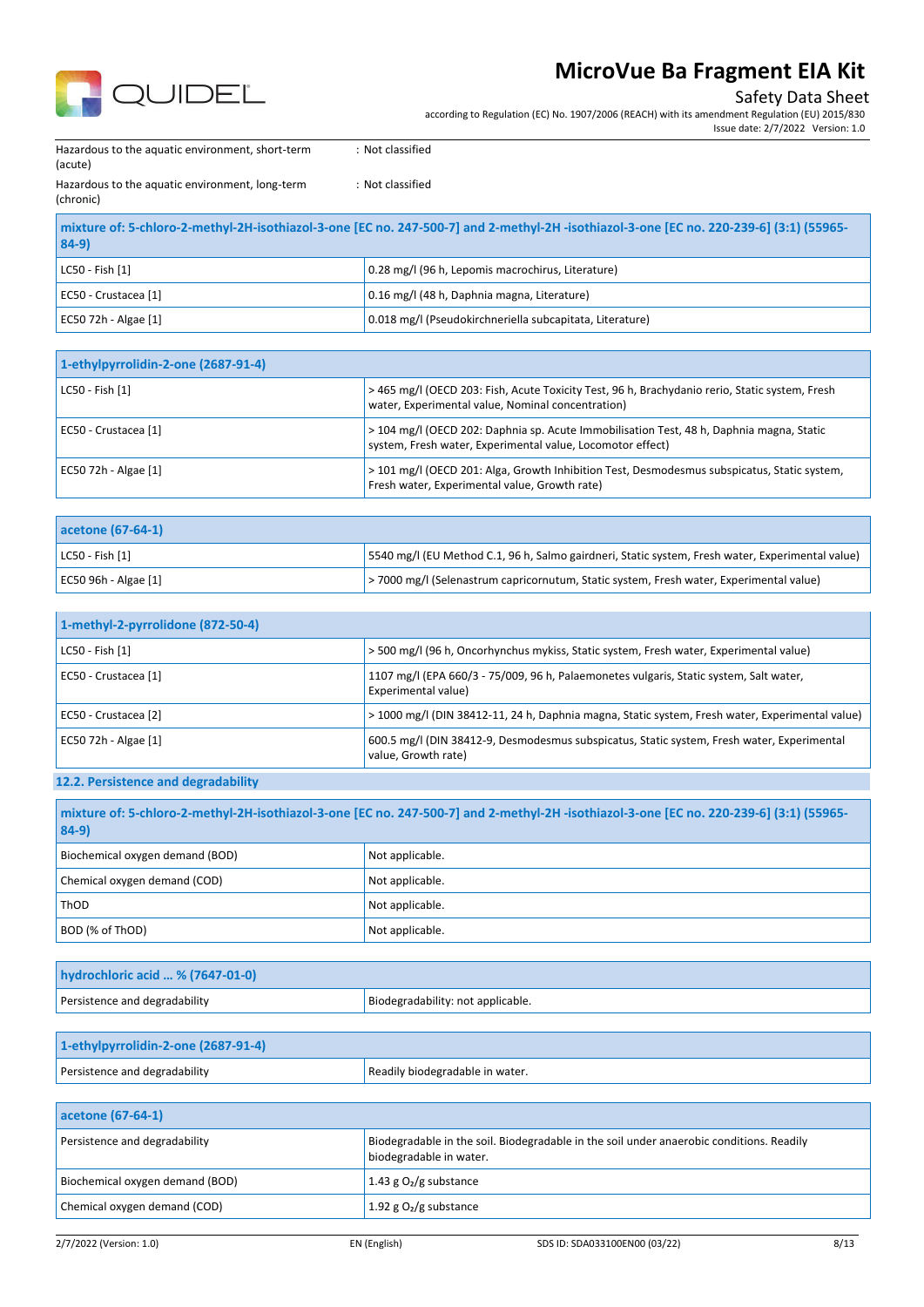

## Safety Data Sheet

Issue date: 2/7/2022 Version: 1.0

according to Regulation (EC) No. 1907/2006 (REACH) with its amendment Regulation (EU) 2015/830

| ThOD            | $\vert$ 2.2 g O <sub>2</sub> /g substance   |
|-----------------|---------------------------------------------|
| BOD (% of ThOD) | $\vert$ 0.872 (20 day(s), Literature study) |

| 1-methyl-2-pyrrolidone (872-50-4) |                                                            |
|-----------------------------------|------------------------------------------------------------|
| Persistence and degradability     | Biodegradable in the soil. Readily biodegradable in water. |
| Biochemical oxygen demand (BOD)   | 1.07 g $O_2/g$ substance                                   |
| Chemical oxygen demand (COD)      | 1.56 g $O_2$ /g substance                                  |
| <b>ThOD</b>                       | 1.9 g $O_2/g$ substance                                    |
| BOD (% of ThOD)                   | 0.56                                                       |
|                                   |                                                            |

**12.3. Bioaccumulative potential**

**mixture of: 5-chloro-2-methyl-2H-isothiazol-3-one [EC no. 247-500-7] and 2-methyl-2H -isothiazol-3-one [EC no. 220-239-6] (3:1) (55965- 84-9)**

| Bioaccumulative potential        | <sup>I</sup> Not established. |
|----------------------------------|-------------------------------|
|                                  |                               |
| hydrochloric acid  % (7647-01-0) |                               |

Bioaccumulative potential Does not contain bioaccumulative component(s).

| 1-ethylpyrrolidin-2-one (2687-91-4)             |                                                                        |
|-------------------------------------------------|------------------------------------------------------------------------|
| Partition coefficient n-octanol/water (Log Pow) | -0.2 (Experimental value, EU Method A.8: Partition Coefficient, 23 °C) |
| Bioaccumulative potential                       | Not bioaccumulative.                                                   |

| acetone (67-64-1)                               |                              |
|-------------------------------------------------|------------------------------|
| $ BCF - Fish [1]$                               | 0.69 (Pisces)                |
| BCF - Other aquatic organisms [1]               | 3 (BCFWIN, Calculated value) |
| Partition coefficient n-octanol/water (Log Pow) | $-0.24$ (Test data)          |
| Bioaccumulative potential                       | Not bioaccumulative.         |

| 1-methyl-2-pyrrolidone (872-50-4) |                      |
|-----------------------------------|----------------------|
| BCF - Other aquatic organisms [1] | 3 (Calculated value) |
| Bioaccumulative potential         | Not bioaccumulative. |
| 12.4. Mobility in soil            |                      |
|                                   |                      |

| mixture of: 5-chloro-2-methyl-2H-isothiazol-3-one [EC no. 247-500-7] and 2-methyl-2H-isothiazol-3-one [EC no. 220-239-6] (3:1) (55965-<br>$84-9$ |                                                         |
|--------------------------------------------------------------------------------------------------------------------------------------------------|---------------------------------------------------------|
| Ecology - soil                                                                                                                                   | No (test) data on mobility of the components available. |
|                                                                                                                                                  |                                                         |

| hydrochloric acid  % (7647-01-0) |                                                                                                                         |
|----------------------------------|-------------------------------------------------------------------------------------------------------------------------|
| Ecology - soil                   | No (test)data on mobility of the components available. May be harmful to plant growth, blooming<br>and fruit formation. |

| 1-ethylpyrrolidin-2-one (2687-91-4)                           |                                                                          |  |
|---------------------------------------------------------------|--------------------------------------------------------------------------|--|
| Surface tension                                               | 0.069 N/m (20 °C, 1 g/l, OECD 115: Surface Tension of Aqueous Solutions) |  |
| Organic Carbon Normalized Adsorption Coefficient (Log<br>Koc) | 1.6 (log Koc, PCKOCWIN v1.66, Calculated value)                          |  |
| Ecology - soil                                                | Low potential for adsorption in soil. Highly mobile in soil.             |  |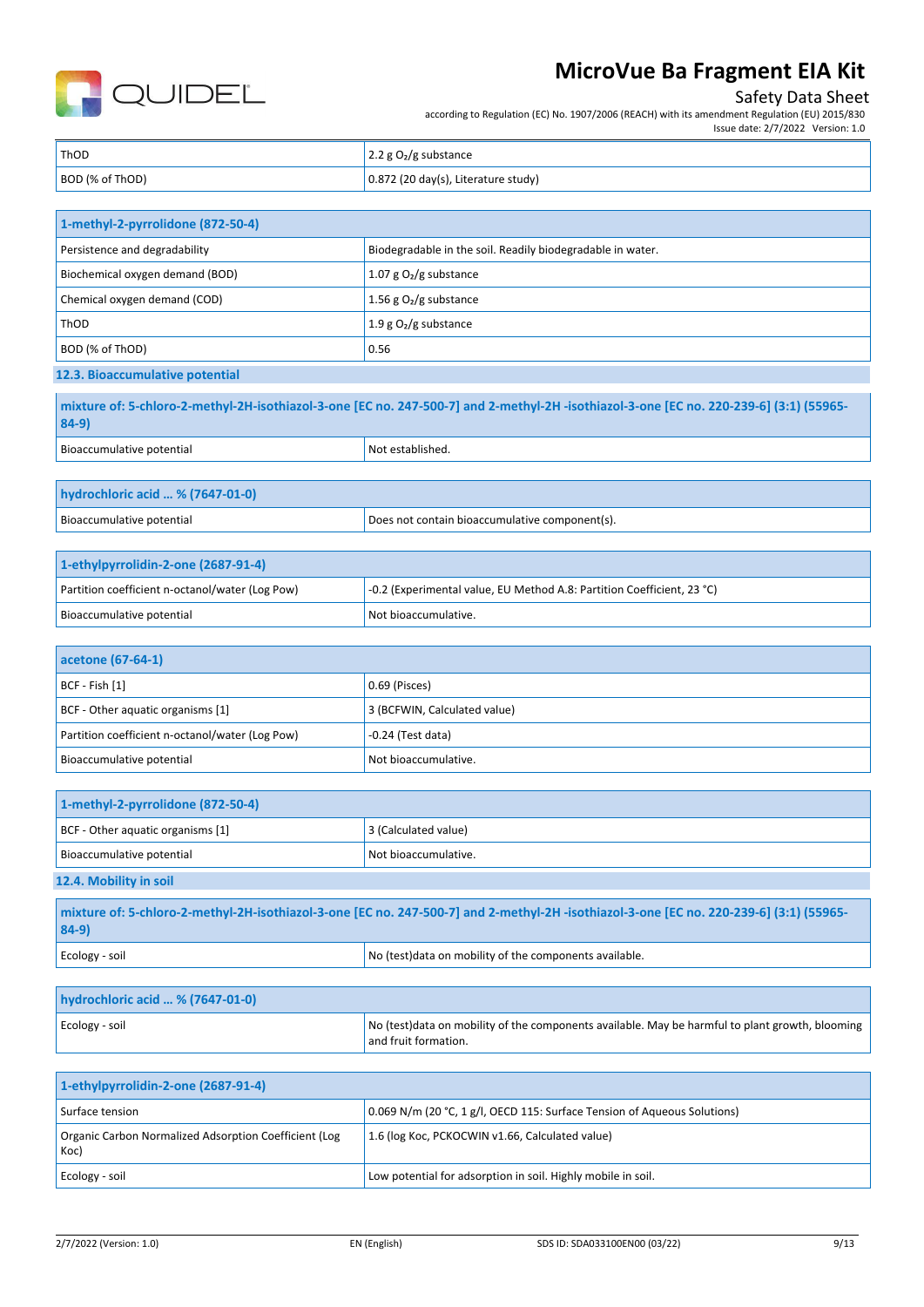

## Safety Data Sheet

according to Regulation (EC) No. 1907/2006 (REACH) with its amendment Regulation (EU) 2015/830

| acetone (67-64-1) |                                                        |  |
|-------------------|--------------------------------------------------------|--|
| Surface tension   | 0.0237 N/m                                             |  |
| Ecology - soil    | No (test) data on mobility of the substance available. |  |

| 1-methyl-2-pyrrolidone (872-50-4)                             |                                  |
|---------------------------------------------------------------|----------------------------------|
| Surface tension                                               | 0.407 N/m                        |
| Organic Carbon Normalized Adsorption Coefficient (Log<br>Koc) | 1.32 (log Koc, Calculated value) |
| Ecology - soil                                                | Highly mobile in soil.           |
|                                                               |                                  |

### **12.5. Results of PBT and vPvB assessment**

| <b>Component</b>                    |                                                                                                                                                                                 |
|-------------------------------------|---------------------------------------------------------------------------------------------------------------------------------------------------------------------------------|
| 1-methyl-2-pyrrolidone (872-50-4)   | This substance/mixture does not meet the PBT criteria of REACH regulation, annex XIII<br>This substance/mixture does not meet the vPvB criteria of REACH regulation, annex XIII |
| acetone (67-64-1)                   | This substance/mixture does not meet the PBT criteria of REACH regulation, annex XIII<br>This substance/mixture does not meet the vPvB criteria of REACH regulation, annex XIII |
| 1-ethylpyrrolidin-2-one (2687-91-4) | This substance/mixture does not meet the PBT criteria of REACH regulation, annex XIII<br>This substance/mixture does not meet the vPvB criteria of REACH regulation, annex XIII |
| hydrochloric acid  % (7647-01-0)    | This substance/mixture does not meet the PBT criteria of REACH regulation, annex XIII<br>This substance/mixture does not meet the vPvB criteria of REACH regulation, annex XIII |
| 12.6. Other adverse effects         |                                                                                                                                                                                 |

#### No additional information available

| <b>SECTION 13: Disposal considerations</b> |                                                                                               |  |  |
|--------------------------------------------|-----------------------------------------------------------------------------------------------|--|--|
| 13.1. Waste treatment methods              |                                                                                               |  |  |
| Regional legislation (waste)               | : Disposal must be done according to official regulations.                                    |  |  |
| Waste treatment methods                    | : Dispose of contents/container in accordance with licensed collector's sorting instructions. |  |  |
| Sewage disposal recommendations            | : Disposal must be done according to official regulations.                                    |  |  |
| <b>Additional information</b>              | : Flammable vapours may accumulate in the container.                                          |  |  |
| Ecology - waste materials                  | : Avoid release to the environment.                                                           |  |  |
| <b>SECTION 14: Transport information</b>   |                                                                                               |  |  |
| In accordance with ADR / IMDG / IATA / ADN |                                                                                               |  |  |
| 14.1. UN number                            |                                                                                               |  |  |
| UN-No. (ADR)                               | : Not regulated                                                                               |  |  |
| UN-No. (IMDG)                              | : Not regulated                                                                               |  |  |
| UN-No. (IATA)                              | : Not regulated                                                                               |  |  |
| UN-No. (ADN)                               | : Not regulated                                                                               |  |  |
| 14.2. UN proper shipping name              |                                                                                               |  |  |
| Proper Shipping Name (ADR)                 | : Not regulated                                                                               |  |  |
| Proper Shipping Name (IMDG)                | : Not regulated                                                                               |  |  |
| Proper Shipping Name (IATA)                | : Not regulated                                                                               |  |  |
| Proper Shipping Name (ADN)                 | : Not regulated                                                                               |  |  |
| 14.3. Transport hazard class(es)           |                                                                                               |  |  |
| <b>ADR</b>                                 |                                                                                               |  |  |
| Transport hazard class(es) (ADR)           | : Not regulated                                                                               |  |  |
| <b>IMDG</b>                                |                                                                                               |  |  |
| Transport hazard class(es) (IMDG)          | : Not regulated                                                                               |  |  |
| <b>IATA</b>                                |                                                                                               |  |  |
| Transport hazard class(es) (IATA)          | : Not regulated                                                                               |  |  |
|                                            |                                                                                               |  |  |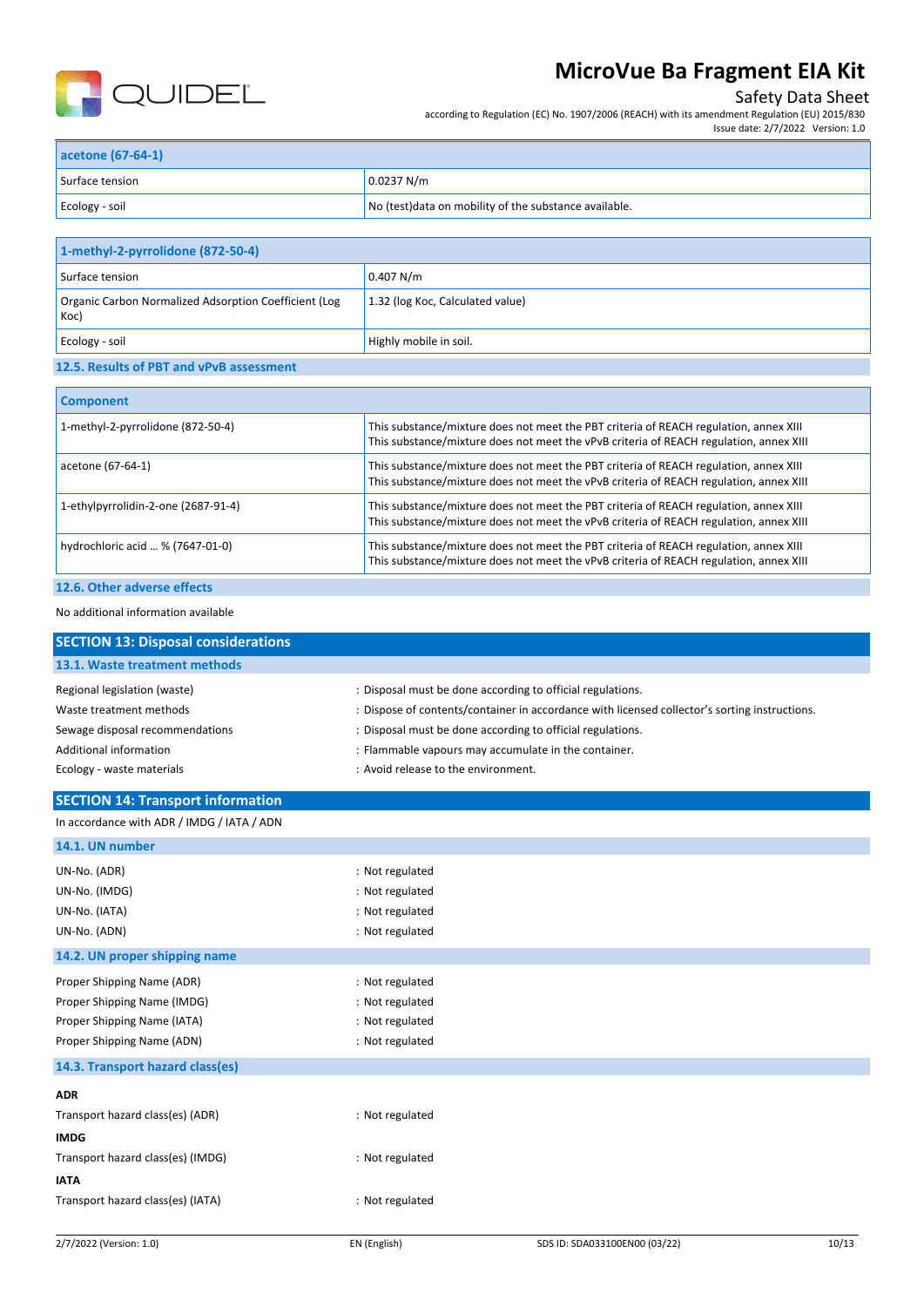

## Safety Data Sheet

according to Regulation (EC) No. 1907/2006 (REACH) with its amendment Regulation (EU) 2015/830 Issue date: 2/7/2022 Version: 1.0

| ADN                                                                                                                                          |                                                                                                                                                                                        |
|----------------------------------------------------------------------------------------------------------------------------------------------|----------------------------------------------------------------------------------------------------------------------------------------------------------------------------------------|
| Transport hazard class(es) (ADN)                                                                                                             | : Not regulated                                                                                                                                                                        |
| 14.4. Packing group                                                                                                                          |                                                                                                                                                                                        |
| Packing group (ADR)                                                                                                                          | : Not regulated                                                                                                                                                                        |
| Packing group (IMDG)                                                                                                                         | : Not regulated                                                                                                                                                                        |
| Packing group (IATA)                                                                                                                         | : Not regulated                                                                                                                                                                        |
| Packing group (ADN)                                                                                                                          | : Not regulated                                                                                                                                                                        |
| <b>14.5. Environmental hazards</b>                                                                                                           |                                                                                                                                                                                        |
| Dangerous for the environment                                                                                                                | : No                                                                                                                                                                                   |
| Marine pollutant                                                                                                                             | : No                                                                                                                                                                                   |
| Other information                                                                                                                            | : No supplementary information available                                                                                                                                               |
| 14.6. Special precautions for user                                                                                                           |                                                                                                                                                                                        |
| <b>Overland transport</b>                                                                                                                    |                                                                                                                                                                                        |
| Not regulated                                                                                                                                |                                                                                                                                                                                        |
| Transport by sea                                                                                                                             |                                                                                                                                                                                        |
| Not regulated                                                                                                                                |                                                                                                                                                                                        |
| Air transport                                                                                                                                |                                                                                                                                                                                        |
| Not regulated                                                                                                                                |                                                                                                                                                                                        |
| Inland waterway transport                                                                                                                    |                                                                                                                                                                                        |
| Not regulated                                                                                                                                |                                                                                                                                                                                        |
| 14.7. Transport in bulk according to Annex II of Marpol and the IBC Code                                                                     |                                                                                                                                                                                        |
| Not applicable                                                                                                                               |                                                                                                                                                                                        |
| <b>SECTION 15: Regulatory information</b>                                                                                                    |                                                                                                                                                                                        |
|                                                                                                                                              |                                                                                                                                                                                        |
| 15.1. Safety, health and environmental regulations/legislation specific for the substance or mixture                                         |                                                                                                                                                                                        |
| 15.1.1. EU-Regulations                                                                                                                       |                                                                                                                                                                                        |
| Contains no REACH substances with Annex XVII restrictions                                                                                    |                                                                                                                                                                                        |
|                                                                                                                                              | Contains a substance on the REACH candidate list in concentration ≥ 0.1% or with a lower specific limit: 1-Methyl-2-pyrrolidone (EC 212-828-1, CAS 872-50-4)                           |
| Contains no REACH Annex XIV substances<br>15.1.2. National regulations                                                                       |                                                                                                                                                                                        |
| Germany                                                                                                                                      |                                                                                                                                                                                        |
|                                                                                                                                              | : WGK 2, Significantly hazardous to water (Classification according to AwSV, Annex 1)                                                                                                  |
| Regulatory reference<br><b>Employment restrictions</b>                                                                                       | : Observe restrictions according Act on the Protection of Working Mothers (MuSchG)                                                                                                     |
|                                                                                                                                              | Observe restrictions according Act on the Protection of Young People in Employment (JArbSchG)                                                                                          |
| Hazardous Incident Ordinance (12. BImSchV)                                                                                                   | : Is not subject of the 12. BlmSchV (Hazardous Incident Ordinance)                                                                                                                     |
| <b>Netherlands</b>                                                                                                                           |                                                                                                                                                                                        |
| SZW-lijst van kankerverwekkende stoffen                                                                                                      | : None of the components are listed                                                                                                                                                    |
|                                                                                                                                              | : None of the components are listed                                                                                                                                                    |
|                                                                                                                                              | : None of the components are listed                                                                                                                                                    |
| SZW-lijst van mutagene stoffen<br>SZW-lijst van reprotoxische stoffen - Borstvoeding<br>SZW-lijst van reprotoxische stoffen - Vruchtbaarheid | : None of the components are listed                                                                                                                                                    |
|                                                                                                                                              | : 1-ethylpyrrolidin-2-one,1-methyl-2-pyrrolidone are listed                                                                                                                            |
| SZW-lijst van reprotoxische stoffen - Ontwikkeling<br>Denmark                                                                                |                                                                                                                                                                                        |
|                                                                                                                                              | : Young people below the age of 18 years are not allowed to use the product<br>Pregnant/breastfeeding women working with the product must not be in direct contact with the<br>product |
|                                                                                                                                              |                                                                                                                                                                                        |
| Danish National Regulations<br>Switzerland<br>Chemicals Ordinance (SR 813.11)                                                                | : Group 1                                                                                                                                                                              |
| 15.2. Chemical safety assessment                                                                                                             |                                                                                                                                                                                        |

No chemical safety assessment has been carried out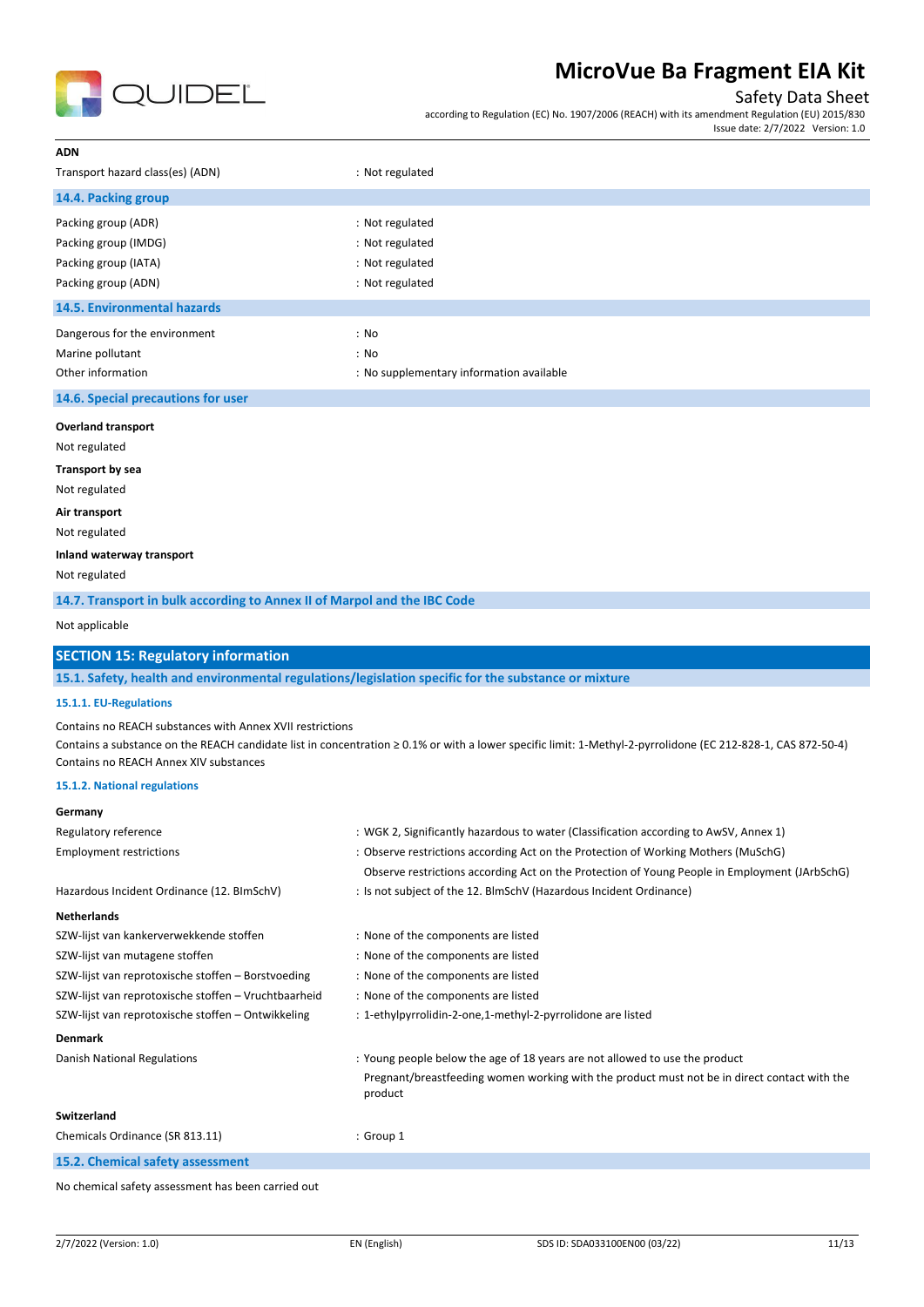

## Safety Data Sheet

according to Regulation (EC) No. 1907/2006 (REACH) with its amendment Regulation (EU) 2015/830

#### Issue date: 2/7/2022 Version: 1.0

### **SECTION 16: Other information**

| Indication of changes:             |                                                                                                   |  |
|------------------------------------|---------------------------------------------------------------------------------------------------|--|
| New EU SDS template.               |                                                                                                   |  |
| <b>Abbreviations and acronyms:</b> |                                                                                                   |  |
| <b>ADN</b>                         | European Agreement concerning the International Carriage of Dangerous Goods by Inland Waterways   |  |
| <b>ADR</b>                         | European Agreement concerning the International Carriage of Dangerous Goods by Road               |  |
| ATE                                | <b>Acute Toxicity Estimate</b>                                                                    |  |
| <b>BLV</b>                         | <b>Biological limit value</b>                                                                     |  |
| CAS No                             | Chemical Abstract Service number                                                                  |  |
| <b>CLP</b>                         | Classification Labelling Packaging Regulation; Regulation (EC) No 1272/2008                       |  |
| <b>DMEL</b>                        | Derived Minimal Effect level                                                                      |  |
| <b>DNEL</b>                        | Derived-No Effect Level                                                                           |  |
| <b>EC50</b>                        | Median effective concentration                                                                    |  |
| EC-No.                             | <b>European Community number</b>                                                                  |  |
| EN                                 | European Standard                                                                                 |  |
| <b>IATA</b>                        | <b>International Air Transport Association</b>                                                    |  |
| <b>IMDG</b>                        | International Maritime Dangerous Goods                                                            |  |
| <b>LC50</b>                        | Median lethal concentration                                                                       |  |
| LD50                               | Median lethal dose                                                                                |  |
| LOAEL                              | Lowest Observed Adverse Effect Level                                                              |  |
| <b>NOAEC</b>                       | No-Observed Adverse Effect Concentration                                                          |  |
| <b>NOAEL</b>                       | No-Observed Adverse Effect Level                                                                  |  |
| <b>NOEC</b>                        | No-Observed Effect Concentration                                                                  |  |
| OEL                                | Occupational Exposure Limit                                                                       |  |
| PBT                                | Persistent Bioaccumulative Toxic                                                                  |  |
| <b>PNEC</b>                        | <b>Predicted No-Effect Concentration</b>                                                          |  |
| <b>REACH</b>                       | Registration, Evaluation, Authorisation and Restriction of Chemicals Regulation (EC) No 1907/2006 |  |
| <b>RID</b>                         | Regulations concerning the International Carriage of Dangerous Goods by Rail                      |  |
| <b>SDS</b>                         | Safety Data Sheet                                                                                 |  |
| vPvB                               | Very Persistent and Very Bioaccumulative                                                          |  |
| WGK                                | <b>Water Hazard Class</b>                                                                         |  |
| Other information                  | : Please review product insert prior to using this product.                                       |  |

| <b>Full text of H- and EUH-statements:</b> |                                                                   |
|--------------------------------------------|-------------------------------------------------------------------|
| Acute Tox. 3 (Dermal)                      | Acute toxicity (dermal), Category 3                               |
| Acute Tox. 3 (Inhalation)                  | Acute toxicity (inhal.), Category 3                               |
| Acute Tox. 3 (Oral)                        | Acute toxicity (oral), Category 3                                 |
| Aquatic Acute 1                            | Hazardous to the aquatic environment - Acute Hazard, Category 1   |
| Aquatic Chronic 1                          | Hazardous to the aquatic environment - Chronic Hazard, Category 1 |
| Eye Dam. 1                                 | Serious eye damage/eye irritation, Category 1                     |
| Eye Irrit. 2                               | Serious eye damage/eye irritation, Category 2                     |
| Flam. Lig. 2                               | Flammable liquids, Category 2                                     |
| H225                                       | Highly flammable liquid and vapour.                               |
| H290                                       | May be corrosive to metals.                                       |
|                                            |                                                                   |